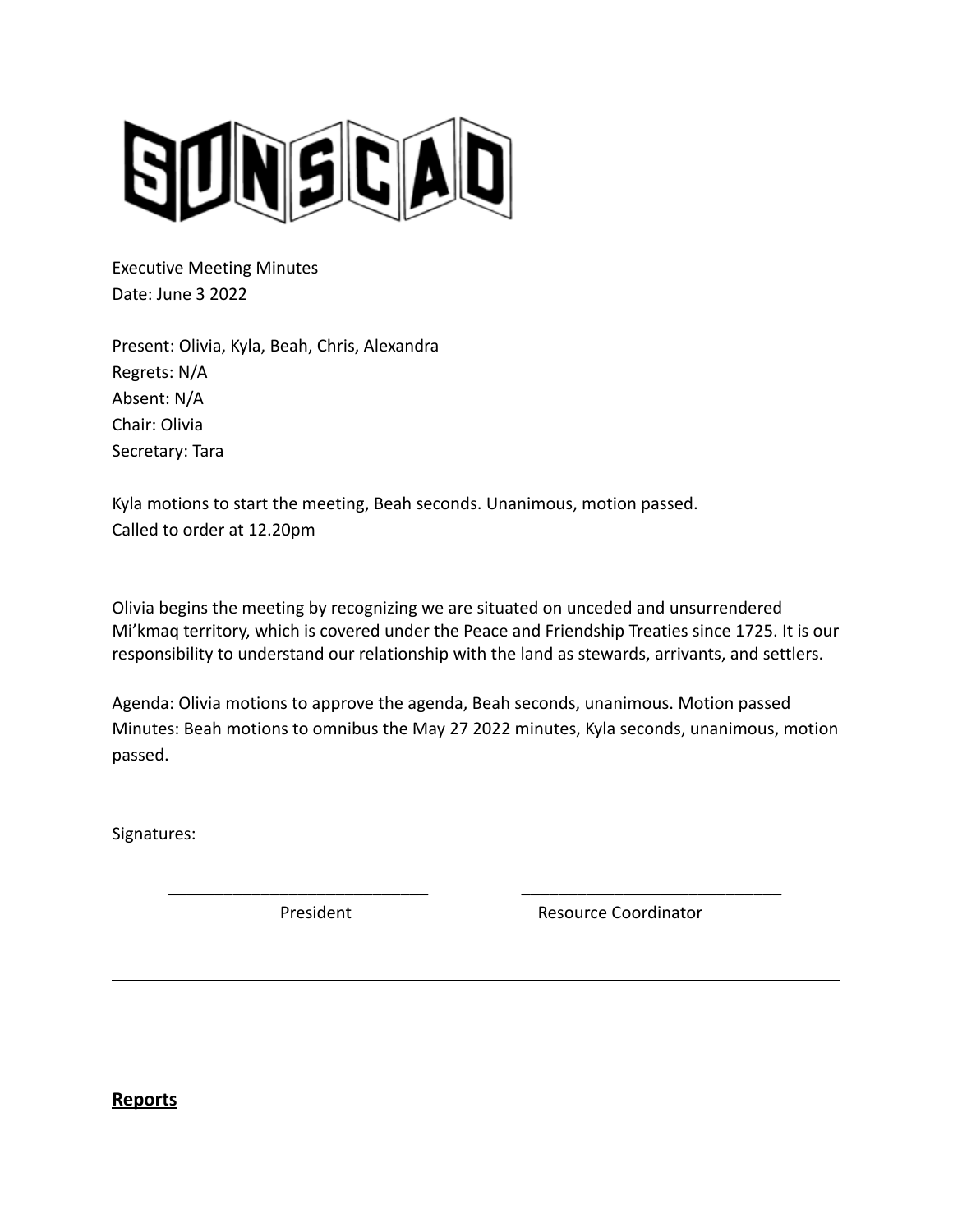## **Kyla**

- Updated the SUNSCAD Website
- Went to CFS Skills Conference
- Did e-mail and instagram
- Went to FUNSCAD and working meeting

# **Beah**

- Went to CFS Skills Conference
- Meeting with Kara Holmes
- Met with Olivia
- Went to working meeting
- E-mails

# **Chris**

- Went to Finance & Physical Resources Committee
- Looked over the BOG document
- Started researching disposable cutlery

## **Alexandra**

- Went to CFS Skills Conference
- Went to the last senate meeting of the year

# **Olivia**

- Went to CFS Skills Conference
- Did interviews for Designer job
- Added more lines to the Designer contract that the designer wanted to include
- Met with Kara Holm
- Did admin of operational document, code of conduct, and MOU agreement
- Met with a student who wants to start a Chinese association at NSCAD
- Went to the FUNSCAD meeting

# **Kitchenette/Biodegradable Cutlery**

- Chris motions to spend \$300/year on disposable cutlery and plates for the Kitchenette area, Beah seconds. Unanimous, motion passed
- Chris will research cost for biodegradable cutlery for kitchenette and orientation bags

# **SUNSCAD Designer**